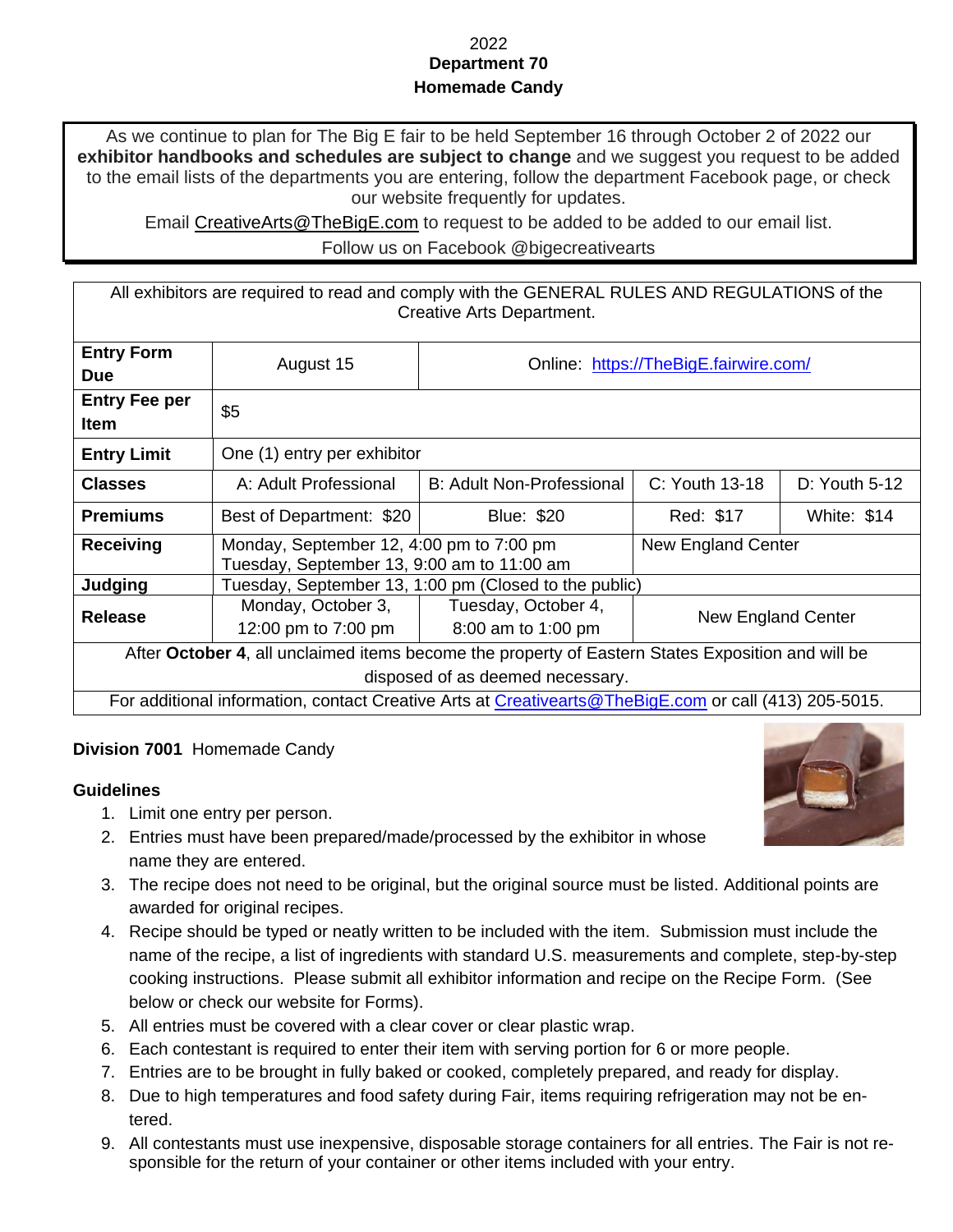2022

- 10. With entry submission, you accept all contest rules and agree to be bound by the judges' decisions. Judges decisions are FINAL.
- 11. Failure to follow the rules may result in disqualification.

## **JUDGING CRITERIA**:

Appearance **Color Consistency** Flavor **Texture** Overall quality

# **Recipe Form Guidelines**

Entered items must be accompanied by the attached recipe form. Recipes will not be displayed during the Fair.

### **Recipes must include:**

Title of the recipe

List the source of your recipe if you did not create it totally by yourself

List all ingredients in order of use

Include container sizes, for example, 8 oz. can or 1 lb. package.

Instructions in paragraph form, not in numbered steps. Use the name of the ingredients in the instructions versus using statements like stir the first 4 ingredients together.

Temperatures and times for baking, chilling, etc.

### **Use standard abbreviations for measurements:**

| Teaspoon $=$ t. or tsp. | $Quart = qt.$            | $Dozen = doz.$   |
|-------------------------|--------------------------|------------------|
| Tablespoon $=$ T. or    | Gallon = $g$ al.         | $Each = ea$ .    |
| tbsp.                   | Ounces $ oz$ .           | $Pkg = package$  |
| $Cup = C$ . or c.       | Fluid ounces $=$ fl. oz. | $Env = envelope$ |
| $Pint = pt$ .           | Pounds $=$ lb. or lbs.   | $Opt = optional$ |

### **Recipe guidelines:**

You may type your recipe directly onto the Recipe Form, or you may securely attach your recipe to the form within the provided area.

*Sample of Recipe format*

| <b>Boiling Water</b>                                                                                                                                                                                                                                                                                                                |
|-------------------------------------------------------------------------------------------------------------------------------------------------------------------------------------------------------------------------------------------------------------------------------------------------------------------------------------|
| Source: www.food.com                                                                                                                                                                                                                                                                                                                |
| Yield (or Servings): 3 cups                                                                                                                                                                                                                                                                                                         |
| IINGREDIENTS                                                                                                                                                                                                                                                                                                                        |
| 2 cups water                                                                                                                                                                                                                                                                                                                        |
| 1 cup ice cube                                                                                                                                                                                                                                                                                                                      |
| <b>IDIRECTIONS:</b>                                                                                                                                                                                                                                                                                                                 |
| Place water in large enough pot to hold 3 cups without boiling over. Add ice cu-<br>bes. Turn burner on high. Do not watch pot or it will take forever. Do not leave<br>unattended or you will burn the house down. Bring to a boil. Remove pot from<br>burner. Turn burner off. Use immediately or you will have to repeat recipe. |